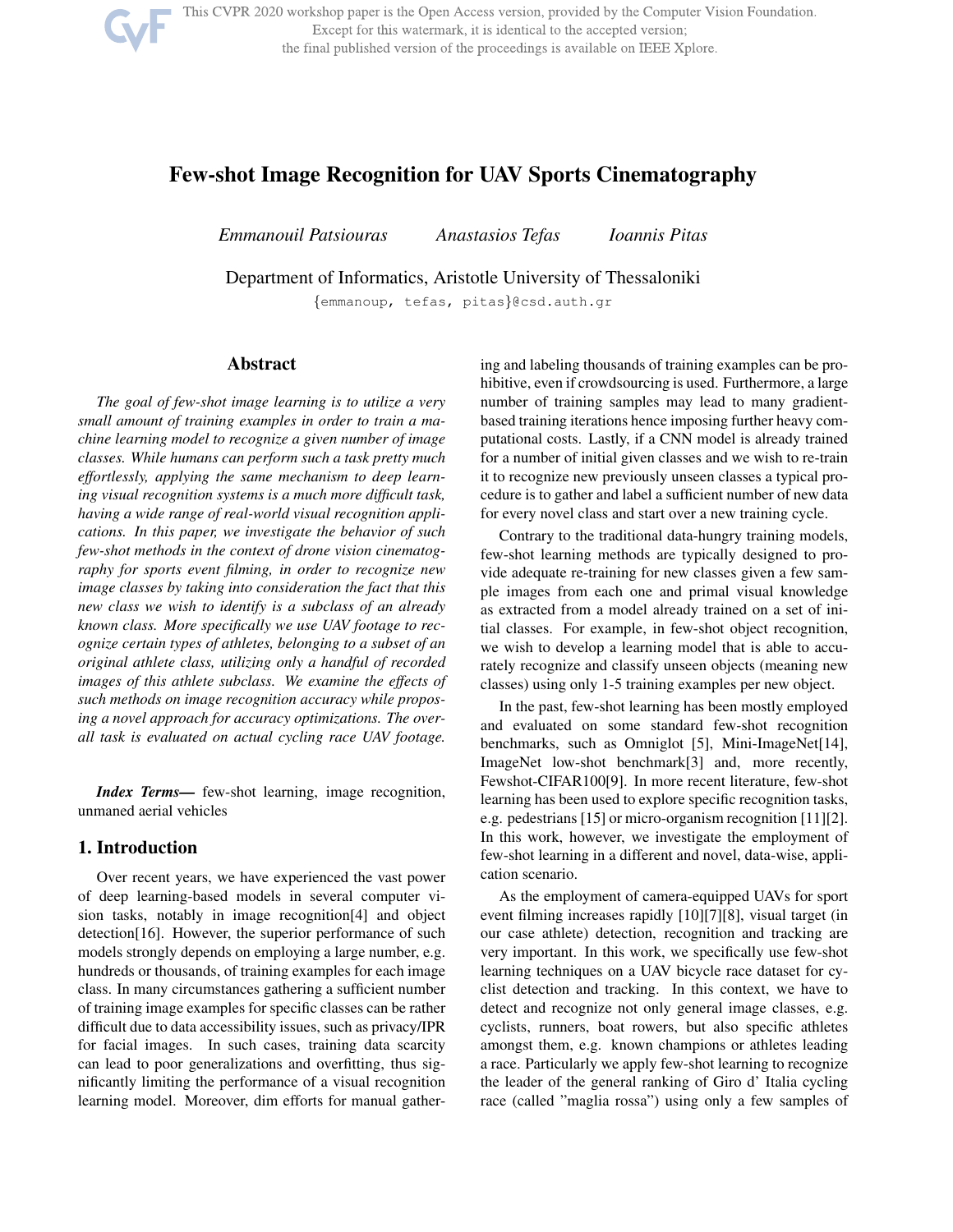him/her, by re-training a CNN model that recognizes cyclists.



Figure 1. a) Examples of base "cyclist" image class used for CNN training, b) examples of novel "maglia rosa" subclass used for fewshot learning (CNN re-training).

## 2. Few-shot data recognition scenario and methodology

A very common procedure in addressing few-shot learning (typically referred to as *n-shot k-way* visual tasks) is to combine it with standard deep learning algorithms, in order to optimize classification accuracy of new, previously unseen, object classes. Given abundant training examples for a number of initial classes (from now on called *base* classes), a deep recognition model is trained and is subsequently used for the recognition of *novel* classes, given only a handful of novel class training examples ([12] [13]). In our case, the novel class we wish to recognize ("maglia rosa") is a special subclass of an original base class ("cyclist"), whose main distinguishing characteristic is his/her unique jersey color (pink). Our general base "cyclist" class includes UAV images of cyclists with different backgrounds, brightness, orientations and colors. Representative images of the aforementioned classes are shown in Figure 1.

We follow the methodology described in [1] as it strives to classify any given test sample to either a base class or a novel class in a unified and dynamic manner, by redesigning the classification layer of a typical CNN, in order to include the classification weights of both the base, as learned through a standard CNN training procedure, with many training examples, and the novel classes utilizing only few training examples and (optionally) features learned from the base classes.

In [1], a standard CNN architecture is used, which after four convolution/relu/max-pooling layers, extracts a ddimensional feature vector  $\boldsymbol{z} = F(\boldsymbol{x}|\boldsymbol{\theta}) \in \mathbb{R}^d$  from an input image x, given the CNN parameter vector  $\theta$  learned during training with base class examples. This feature vector is then fed to a classification layer which computes the final probability classification scores  $p = C(z|W)$ , where  $W = \{w_k^* \in \mathbb{R}^d\}_{k=1}^{K^*}$  are classification weights vectors, one for every of the  $K^*$  object classes. We shall subsequently see that  $w_k^*$  could come from either a base class or a novel one.

In [1], authors instead of using the typical dot-product in order to calculate the raw probability classification scores  $p_k$ , the cosine similarity operator is used:

$$
p_k = \tau \cdot \overline{\mathbf{z}}^T \overline{\mathbf{w}}_k^*,\tag{1}
$$

where  $\overline{z}$  and  $\overline{w}_k^*$  are the *l*<sub>2</sub>-normalized vectors  $z, w_k^*$ , respectively and  $\tau$  is a learnable scalar value for adjusting the cosine similarity range to fit the softmax function domain. This modification, along, with our novel contribution (to be subsequently described), is proven to be very crucial for accurate base class and novel subclass recognition in our visual application task.

An initial form of the  $W$  classification weights for the base classes are generated from a first, standard CNN training cycle given a dataset with sufficient training examples for every base class. :  $\mathcal{D}_{train} = \bigcup_{k}^{K}$  $\bigcup_{k=1}^{n} {\{x_{k,i}\}}_{i=1}^{N_b}$ , where K is the number of bases classes,  $N_b$  is the number of training examples of the k-th class and  $x_{k,i}$  is its *i*-th training example. For the classification weights of a novel class a meta-parameter generation mechanism is used [1] that gets as input: a) the feature vectors  $\mathbf{Z}' = {\mathbf{z}'_i = F(\mathbf{x}'_i | \boldsymbol{\theta})}_{i=1}^N$  of the N' examples of that novel class (typically  $N' \leq 5$ ) and b) the initial form of  $W$ , to generate a new classification weight  $w'$  for that novel class. Accumulating the inferred classification weights for all the novel  $K'$  classes in a set  $W' = \{w'_k\}_{k=1}^{K'}$  and setting  $W = W \cup W'$  in the CNN classification layer, the model is enabled to recognize both base and novel classes.

A simple first thought for inferring the classification weights for a novel category is to average the normalized feature vectors of the few training examples  $z_i'$  [1]:

$$
\boldsymbol{w}' = \boldsymbol{w}'_{avg} = \frac{1}{N'} \sum_{i=1}^{N'} \boldsymbol{\overline{z}}'_i
$$
 (2)

However, this does not fully exploit the information acquired from CNN training on the base classes as it does not include the visual information present in their classification weights plus the existence of a limited number of training images. Instead, the aforementioned average mechanism is enhanced with an attention-based mechanism that allows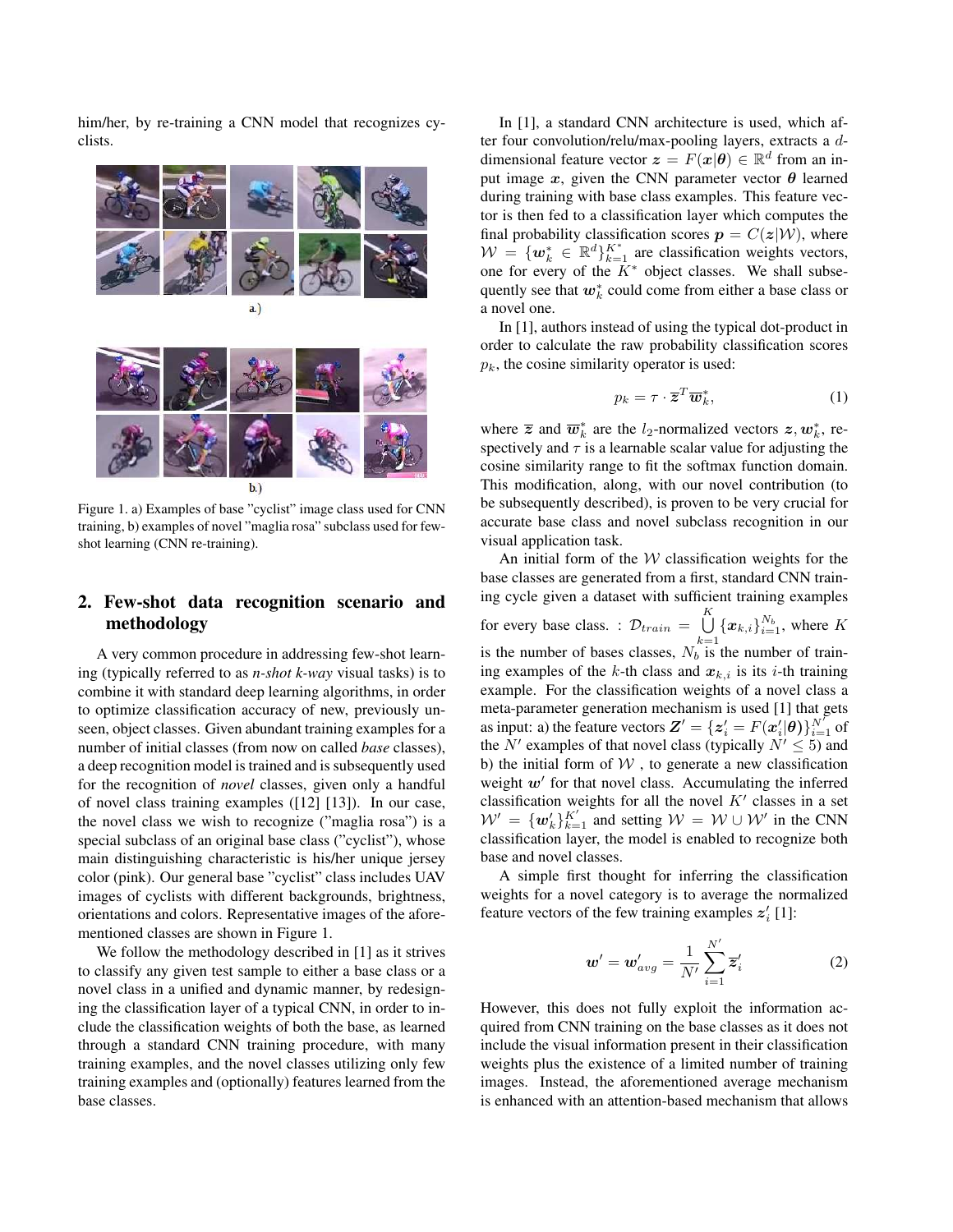the feature vectors  $z_i$ ,  $i = 1, ..., N'$  to exploit the base classification weights that are most similar to them.

$$
\boldsymbol{w}_{att}' = \frac{1}{N} \sum_{i=1}^{N'} \sum_{k=1}^{K} f(\boldsymbol{\overline{z}}'_i, \boldsymbol{\overline{w}}_k) \cdot \boldsymbol{\overline{w}}_k
$$
(3)

where  $f(\cdot)$  is a cosine similarity function followed by a softmax operation that quantifies similarity to each base classification weight  $w_k, k = 1, ..., K$ . The final classification weight vector is:

$$
\mathbf{w}' = \boldsymbol{\theta}_{avg} \odot \mathbf{w}'_{avg} + \boldsymbol{\theta}_{att} \odot \mathbf{w}'_{att} \tag{4}
$$

where ⊙ is the elementwise multiplication operator and  $\theta_{avg}, \theta_{att} \in R^d$  are learnable weight vectors of a second training stage, using the same dataset for the base classes (as in the first training stage).

We found, by experiments that deploying the above inference mechanisms for generating the classification weights of a novel class, doesn't perform well in cases where the novel class we wish to recognize is a subclass of a base class, as it happens in our application scenario. In that case, the above model tends to favor the recognition of the novel ("maglia rosa") class over the base ("cyclist") class hence failing to provide adequate generalizations for our desired classes.

Therefore we explored the geometrical structure of the base class, by partitioning the training examples of our desired base class into a  $C$  number of clusters using k-means [6]. We then feed the training examples of each of these clusters as a separate base class to our CNN and start over a completely new training cycle. In this case our new training dataset is:  $\mathcal{D}_{train} = \bigcup_{k \in \mathcal{N}}^{K+C}$  $\bigcup_{k=1}^{N_b} \{x_{k,i}\}_{i=1}^{N_b}$ , where C is the number of clusters. This modification is explained by the fact that we wish our novel subclass to exploit as much information as possible from not only one base class (as in the previous discussion) but from  $C$  distinguished base classes that are similar to each other. To the best of our knowledge, this approach is novel in the context of few-shot learning. We call

this novel approach Cluster Few-Shot (CFS) classification.

#### 3. Experimental study

#### 3.1 Baseline Few-Shot Classification

For our empirical evaluation, state-of-the-art [1] is used as a testbed for implementation and for performance comparison. We specificly chose this method because it is one of the few from the related literature that during the evaluation step it compares test samples from the novel learned classes in the combined set of basic and novel classes. We initially train our model in a number of base classes, namely the Mini-ImageNet training subset of a total of 64 classes [14] containing 600 training examples, of size  $84 \times 84$ ,



Figure 2. Average classification accuracies of [1] on both base "cyclist" and novel "maglia rosa" classes using a) average and b) attention mechanism vs the number of training examples for the novel class.

for each image class. Furthermore, we enhance the above dataset with the extra class "cyclist" (not present in the original dataset) using the same number of cyclist images as for every other class in the original dataset, in order to subsequently facilitate the recognition of the "maglia rosa" cyclist subclass using very few training examples. We compute the classification weights for both the 65 base classes and one novel subclass as described in the previous section, without incorporating the clustering mechanism. For the validation stage, we feed our model with images of both "cyclist" and "maglia rosa" classes and we measure the recognition accuracy solely on them. At this point, it is very important to mention that we wish our model to perform satisfactorily on both "cyclist" and "maglia rosa" classes. Figure 2 shows the average classification accuracies using both the average (2) and attention (4) mechanism for a varying number of "maglia rosa" training examples. For the base "cyclist" class, the classification weights remain the same in all cases. It can be observed that the use of the attention-based mechanism produces, in general, slightly improved recognition accuracy on the novel "maglia rosa" class. In practice, this means that the method indeed takes into consideration the information extracted from the base class. However, although we have obtained great results in the recognition of our novel "maglia rosa" class the corresponding results on the base "cyclist" class are rather poor in comparison and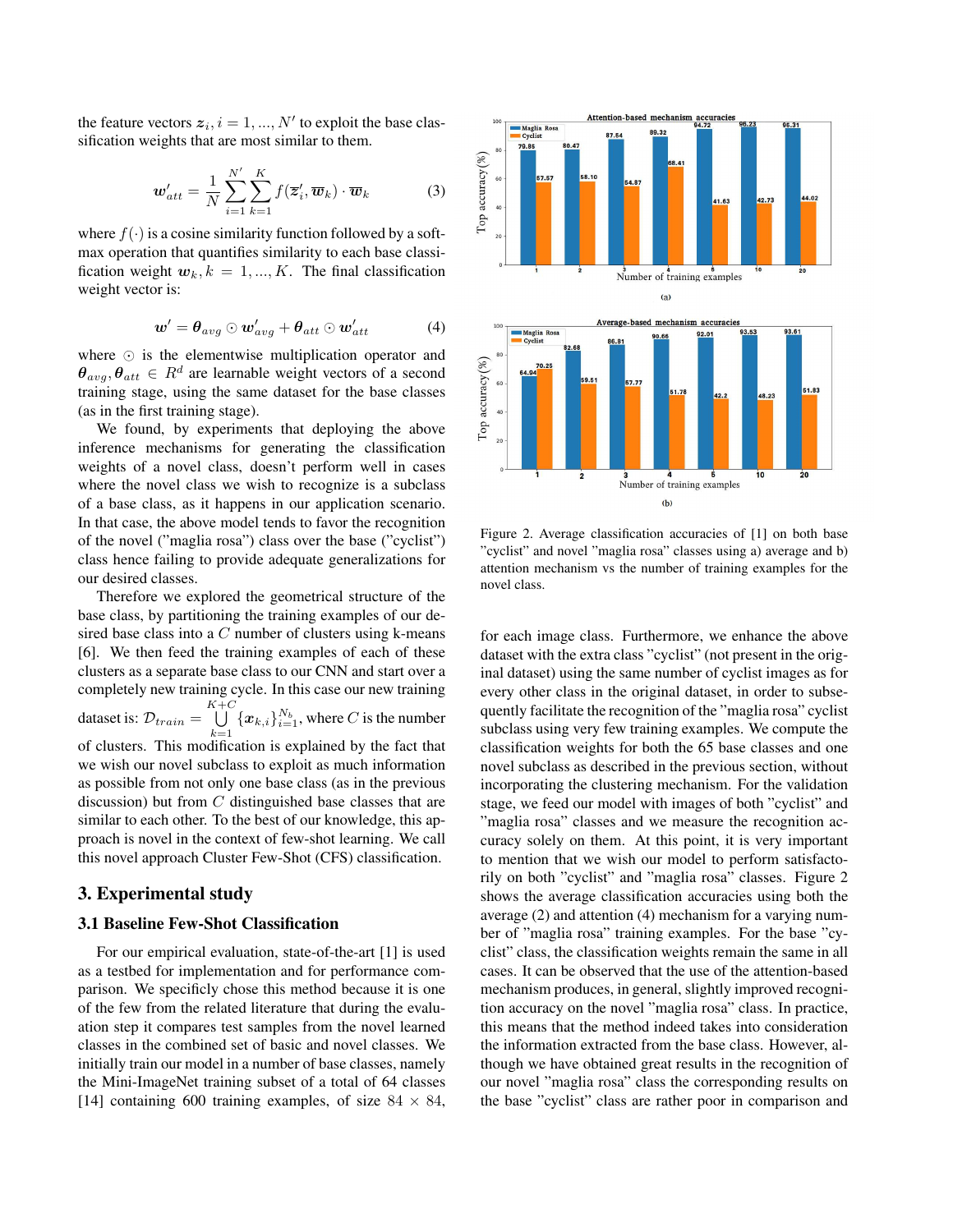reduce when the number of the training novel "maglia rosa" examples increases.

#### 3.2 Cluster Few-Shot Classification

In this stage, we incorporate the clustering mechanism we described in the preview section. During testing, if a sample belonging to the original "cyclist" base class is assigned to any one of the newly formed base clusters, it is assumed to belong to the general base "cyclist" class. Figure 3 shows the average classification accuracies of our novel CFS classification method using the attention-based mechanism and partitioning our initial class into 3, 5 and 10 clusters, respectively. The number of clusters was arbitrarily selected to have a small value and stadily increase. As can be seen, CFS has slightly reduced the performance on the novel "maglia rosa" class but vastly improved the performance on the base "cyclist" class leaning towards a more balanced recognition model.



Figure 3. Average classification accuracies of CFS method on both base "cyclist" and novel "maglia rosa" class using attention mechanism for a) 3 clusters, b) 5 clusters and c) 10 clusters vs the number of training examples for the novel class.

### 4. Conclusions

In this paper, we have discussed some practical difficulties involving the training procedure of some typical datahungry training methods. We have talked about how fewshot learning methods can help lift these bottlenecks and provide adequate generalizations on certain image recognition tasks. We have applied few-shot learning techniques to recognize certain types of athlete classes, subset of an original image class, in the context of UAV sports cinematography. We have proposed a novel approach for handling these types of recognition tasks and we have shown, through our experiments, how our novel approach can optimize recognition accuracy.

#### Acknowledgment

This work has received funding from the European Union's Horizon 2020 research and innovation programme under grant agreement No731667(MULTIDRONE). This publication reflects the author's views only. The European Commission is not responsible for any use that may be made of the information it contains.

## References

- [1] S. Gidaris and N. Komodakis. Dynamic few-shot visual learning without forgetting. *Proceedings of the IEEE Conference of Computer Vision and Pattern Recognition*, pages 4367–4375, 2018.
- [2] S. Gull and F. Minhas. Amp0: Species-specific prediction of anti-microbial peptides using zero and few shot learning. *arXiv preprint arXiv:1911.06106*, 2019.
- [3] B. Hariharan and R. Girshick. Low-shot visual recognition by shrinking and hallunicating features. *Proceeding of the IEEE International Conference on Computer Vision*, pages 3018–3027, 2017.
- [4] K. He, X. Zhang, S. Ren, and J. Sun. Deep residual learning for image recognition. *Proceedings of the IEEE Conference of Computer Vision and Pattern Recognition*, pages 770–778, 2016.
- [5] B. Lake, R. Salakhutdinov, J. Gross, and J. Tenenbaum. One shot learning of simple visual concepts. *Proceedings of the Annual Meeting of the Cognitive Science Society*, pages 301– 304, 2018.
- [6] S.P Lloyd. Least squares quantization in pcm. *IEEE Transactions on Information Theory*, pages 129–137, 1982.
- [7] P. Nousi, I. Mademlis, I.Karakostas, A. Tefas, and I. Pitas. Joint lightweight object tracking and detection for unmaned vehicles. *Proceedings of the IEEE International Conference on Image Processing*, pages 160–164, 2019.
- [8] P. Nousi, E. Patsiouras, A. Tefas, and I. Pitas. Convolutional neural networks for visual information analysis with limited computing resources. *Proceedings of the IEEE International Conference on Image Processing*, pages 321–325, 2018.